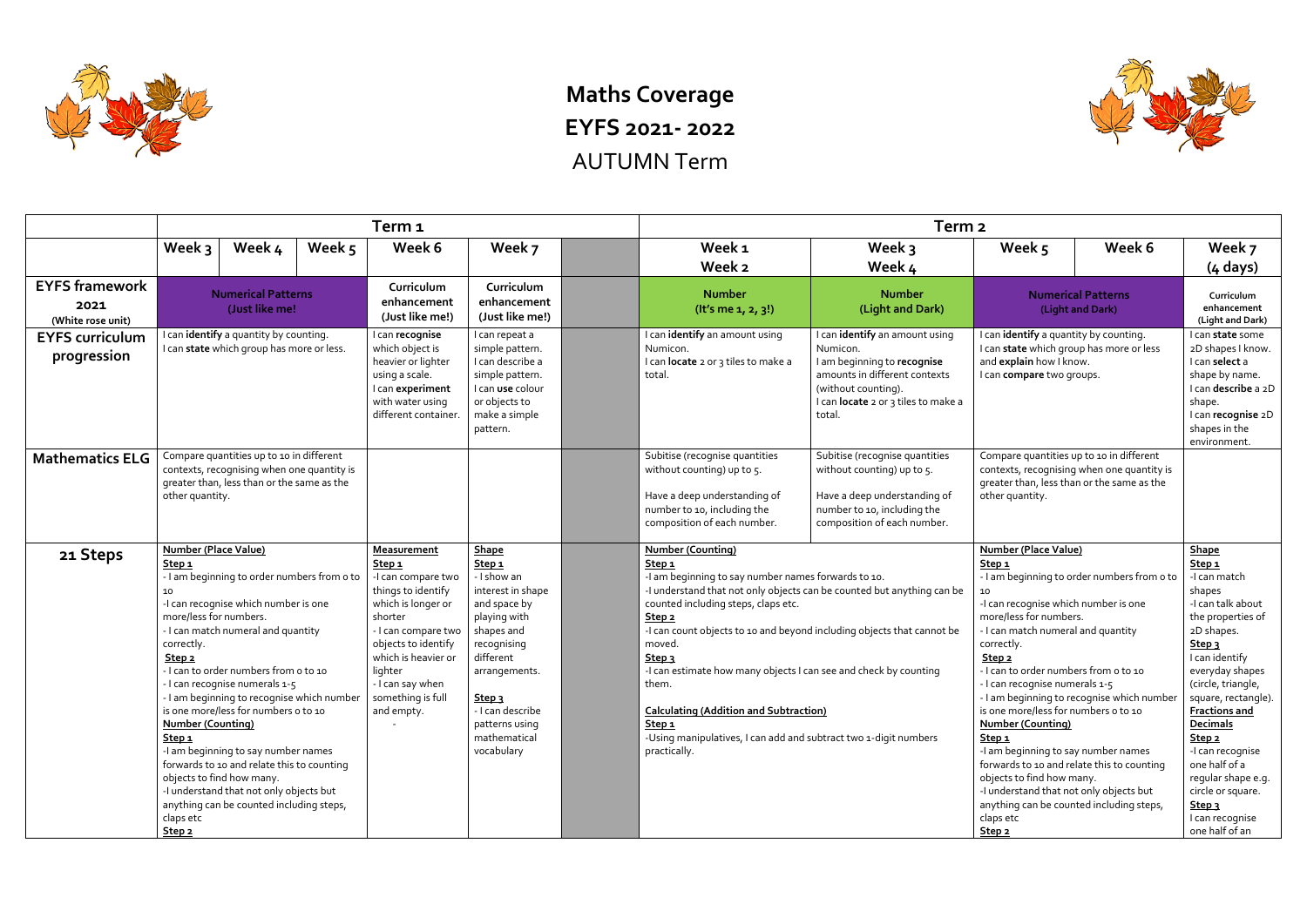|                   | I can count objects to 10 and beyond<br>including objects that cannot be moved. |  | I can count objects to 10 and beyond<br>I including objects that cannot be moved. | object or shape. |
|-------------------|---------------------------------------------------------------------------------|--|-----------------------------------------------------------------------------------|------------------|
| Consolidation     |                                                                                 |  |                                                                                   |                  |
| Required          |                                                                                 |  |                                                                                   |                  |
| (based on teacher |                                                                                 |  |                                                                                   |                  |
| judgement)        |                                                                                 |  |                                                                                   |                  |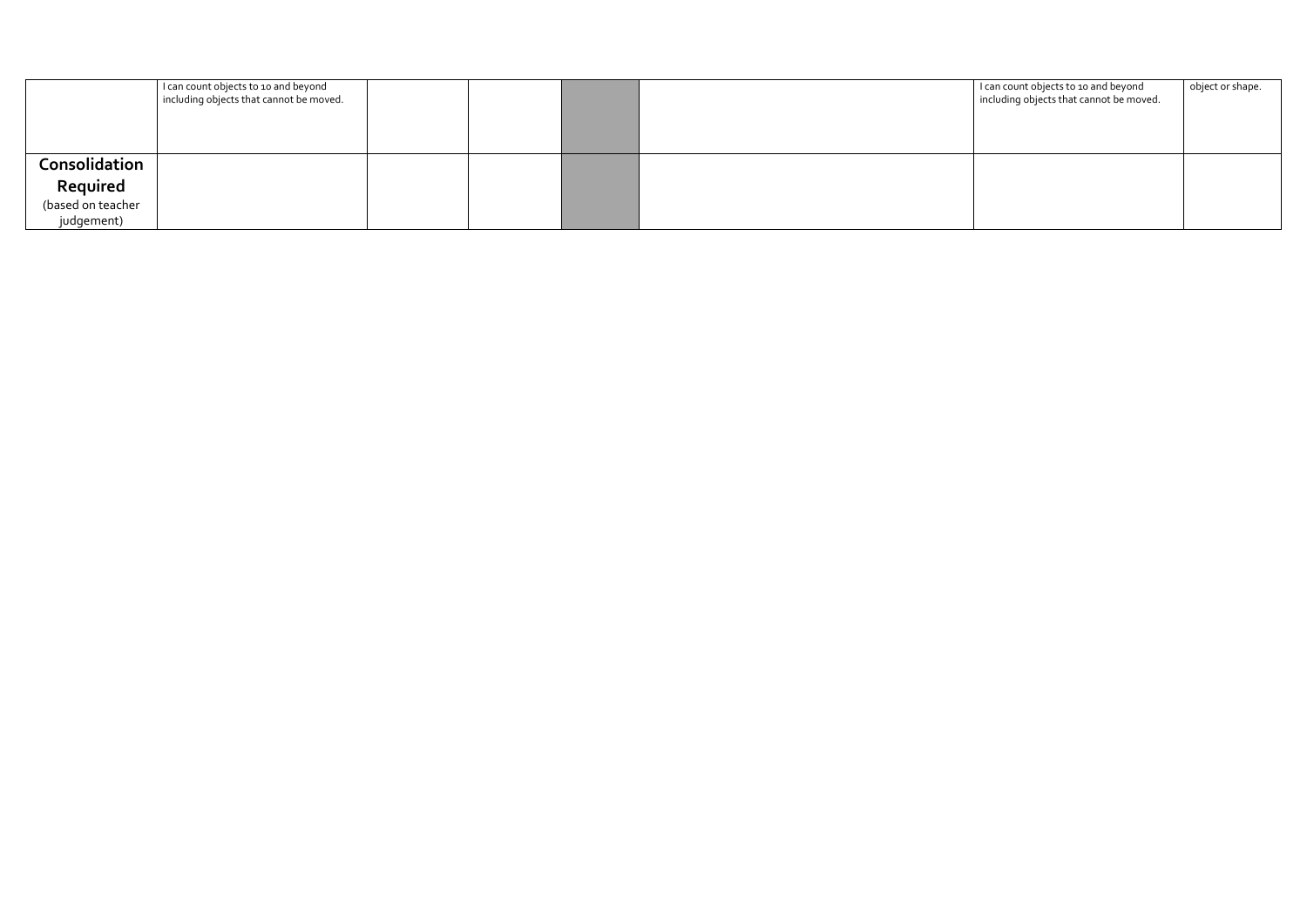

## **Maths Coverage EYFS**

## SPRING Term

|                                                    | Term <sub>3</sub>                                                                                                                                                                                                                                                                                                                                                                                                          |                                                                                                                                                                                                                                                                                                              |                                                                                                                                                                                                                                                                                     |                                                                                                                                                                                                                |                                                                                                                                                                                                                                                                                                                         | Term 4                                                                                                                                                                                                                                       |                                                                                                                                                                                                                                                                                            |                                                                                                                                                                                                |                                                                                                                                                                                 |                                                 |                                                                                                                                                                   |  |  |  |
|----------------------------------------------------|----------------------------------------------------------------------------------------------------------------------------------------------------------------------------------------------------------------------------------------------------------------------------------------------------------------------------------------------------------------------------------------------------------------------------|--------------------------------------------------------------------------------------------------------------------------------------------------------------------------------------------------------------------------------------------------------------------------------------------------------------|-------------------------------------------------------------------------------------------------------------------------------------------------------------------------------------------------------------------------------------------------------------------------------------|----------------------------------------------------------------------------------------------------------------------------------------------------------------------------------------------------------------|-------------------------------------------------------------------------------------------------------------------------------------------------------------------------------------------------------------------------------------------------------------------------------------------------------------------------|----------------------------------------------------------------------------------------------------------------------------------------------------------------------------------------------------------------------------------------------|--------------------------------------------------------------------------------------------------------------------------------------------------------------------------------------------------------------------------------------------------------------------------------------------|------------------------------------------------------------------------------------------------------------------------------------------------------------------------------------------------|---------------------------------------------------------------------------------------------------------------------------------------------------------------------------------|-------------------------------------------------|-------------------------------------------------------------------------------------------------------------------------------------------------------------------|--|--|--|
|                                                    | Week <sub>1</sub>                                                                                                                                                                                                                                                                                                                                                                                                          | Week 2                                                                                                                                                                                                                                                                                                       | Week 3                                                                                                                                                                                                                                                                              | Week 4                                                                                                                                                                                                         | Week 5<br>Week 6 (2)<br>days)                                                                                                                                                                                                                                                                                           | Week <sub>1</sub>                                                                                                                                                                                                                            | Week 2                                                                                                                                                                                                                                                                                     | Week 3                                                                                                                                                                                         | Week 4                                                                                                                                                                          | Week 5                                          | Week 6                                                                                                                                                            |  |  |  |
| <b>EYFS</b><br>framework 2021<br>(White rose unit) |                                                                                                                                                                                                                                                                                                                                                                                                                            | <b>Number</b><br>(Alive in 5)                                                                                                                                                                                                                                                                                |                                                                                                                                                                                                                                                                                     |                                                                                                                                                                                                                | <b>Number</b><br>(Growing 6, 7, 8)                                                                                                                                                                                                                                                                                      | <b>Number</b><br>(Growing 6, 7, 8)                                                                                                                                                                                                           | <b>Number</b><br>(Building 9 and<br>10)                                                                                                                                                                                                                                                    | <b>Numerical Patterns</b><br>(Building 9 and 10)                                                                                                                                               |                                                                                                                                                                                 | <b>Numerical Patterns</b><br>(To 20 and beyond) | Curriculum enhancement<br>(Building 9 and 10)                                                                                                                     |  |  |  |
| <b>EYFS curriculum</b><br>progression              |                                                                                                                                                                                                                                                                                                                                                                                                                            | I can locate 2 or 3 tiles to make a total.<br>I am beginning to use a range of manipulatives to make a given number.<br>I am beginning to list number bonds to 5.<br>I can recognise amounts in different contexts (without counting).<br>I am beginning to explain number bonds using the vocabulary 'add'. |                                                                                                                                                                                                                                                                                     |                                                                                                                                                                                                                |                                                                                                                                                                                                                                                                                                                         | I can identify 2 tiles to<br>make a total.<br>I recognise that 'adding' is<br>finding the total of two<br>groups.<br>I can repeat an addition<br>number sentence.                                                                            | I can <b>locate</b> 2 or 3<br>tiles to make a total.<br>I can use a range of<br>manipulatives to<br>make a given<br>number.<br>I can recognise an<br>amount without<br>counting.                                                                                                           | I can <b>locate</b> two tiles to<br>make 10.<br>I can repeat number bonds<br>to 10.<br>I can use a range of<br>manipulatives to support<br>me.<br>I am beginning to explain<br>my working out. | I can state numbers to 20.<br>I can <b>locate</b> numbers on a number line.<br>I can use Numicon to make a teen number.<br>I can recognise that teen numbers all have 1<br>ten. |                                                 | I can state some 2D<br>shapes I know.<br>I can select a shape by<br>name.<br>I can describe a 3D<br>shape.<br>I can recognise 3D<br>shapes in the<br>environment. |  |  |  |
| <b>Mathematics</b><br><b>ELG</b>                   | Have a deep understanding of number to<br>$\bullet$<br>10, including the composition of each<br>number.<br>Automatically recall (without reference to<br>rhymes, counting or other aides) number<br>bonds up to 5.<br>Subitise (recognise quantities without<br>$\bullet$<br>counting) up to 5.                                                                                                                            |                                                                                                                                                                                                                                                                                                              | • Have a deep understanding of<br>number to 10, including the<br>composition of each number.<br>Automatically recall (without<br>$\bullet$<br>reference to rhymes, counting or<br>other aides) number bonds up to<br>• Subitise (recognise quantities<br>without counting) up to 5. |                                                                                                                                                                                                                | $\bullet$ Have a deep<br>understanding of<br>number to 10,<br>including the<br>composition of<br>each number.<br>Automatically<br>recall (without<br>reference to<br>rhymes, counting<br>or other aides)<br>number bonds up<br>to 5.<br>Subitise<br>$\bullet$<br>(recognise<br>quantities without<br>counting) up to 5. | • Have a deep<br>understandi<br>ng of<br>number to<br>10,<br>including<br>the<br>composition<br>of each<br>number.<br>Subitise<br>$\bullet$<br>(recognise<br>quantities<br>without<br>counting)<br>up to 5.                                  | • Automatically<br>recall (without<br>reference to<br>rhymes, counting<br>or other aides)<br>number bonds up<br>to 5 and some<br>number bonds to<br>10, including<br>double facts.                                                                                                         | Verbally count beyond 20,<br>recognising the pattern of the<br>counting system.                                                                                                                |                                                                                                                                                                                 |                                                 |                                                                                                                                                                   |  |  |  |
| 21 Steps                                           | <b>Number (Counting)</b><br>Step <sub>1</sub><br>-I am beginning to say number names forwards to 10.<br>-I understand that not only objects can be counted but anything can be counted including steps,<br>claps etc.<br>Step <sub>2</sub><br>-I can count objects to 10 and beyond including objects that cannot be moved.<br>Step <sub>3</sub><br>-I can estimate how many objects I can see and check by counting them. |                                                                                                                                                                                                                                                                                                              |                                                                                                                                                                                                                                                                                     | <b>Calculating (Addition)</b><br>Step <sub>2</sub><br>-Using manipulatives, I can<br>add and subtract two 1-<br>digit numbers practically<br>and can record using<br>pictures or symbols.<br>Step <sub>3</sub> | <b>Number (Counting)</b><br>Step <sub>1</sub><br>-I am beginning to<br>say number names<br>forwards to 10.<br>-I understand that<br>not only objects can<br>be counted but<br>anything can be                                                                                                                           | <b>Calculating (Addition anf</b><br>Subtraction)<br>Step <sub>1</sub><br>-Using manipulatives, I can<br>add and subtract two 1-<br>digit numbers practically.<br>Step <sub>2</sub><br>-Using manipulatives, I can<br>add and subtract two 1- | <b>Number (Place Value)</b><br>Step <sub>1</sub><br>-I can match numeral and quantity correctly.<br>Step <sub>2</sub><br>I can to order numbers from o to 10<br>I can recognise numerals 1-5.<br>Step <sub>3</sub><br>-I can order numbers from o to 20.<br>-I can recognise numerals o-10 |                                                                                                                                                                                                | Shape<br>Step <sub>1</sub><br>-I can match shapes<br>Step <sub>2</sub><br>-I can recognise different<br>2D and 3D shapes and<br>use mathematical terms<br>to describe them.     |                                                 |                                                                                                                                                                   |  |  |  |

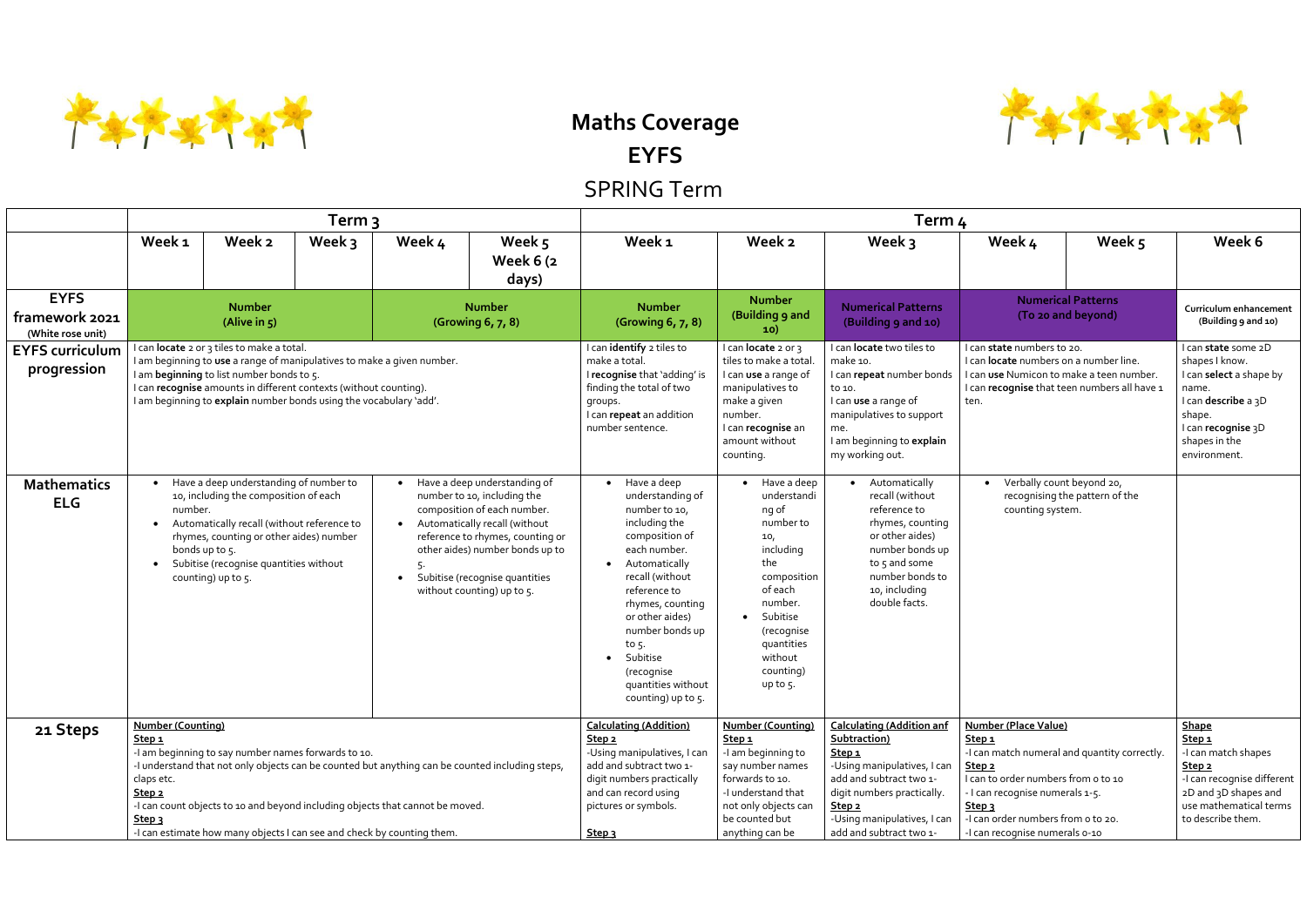|                                                                               | -Using quantities, I can add | counted including    | digit numbers practically |  |
|-------------------------------------------------------------------------------|------------------------------|----------------------|---------------------------|--|
| <b>Calculating (Addition anf Subtraction)</b>                                 | and subtract two 1           | steps, claps etc.    | and can record using      |  |
| Step 1                                                                        | digit numbers by counting    | Step <sub>2</sub>    | pictures or symbols.      |  |
| -Using manipulatives, I can add and subtract two 1-digit numbers practically. | on and back to find the      | -I can count objects |                           |  |
|                                                                               | answer.                      | to 10 and beyond     |                           |  |
|                                                                               |                              | including objects    |                           |  |
|                                                                               |                              | that cannot be       |                           |  |
|                                                                               |                              | moved.               |                           |  |
|                                                                               |                              | Step <sub>3</sub>    |                           |  |
|                                                                               |                              | -I can estimate how  |                           |  |
|                                                                               |                              | many objects I can   |                           |  |
|                                                                               |                              | see and check by     |                           |  |
|                                                                               |                              | counting them.       |                           |  |
|                                                                               |                              |                      |                           |  |
|                                                                               |                              | Calculating          |                           |  |
|                                                                               |                              | (Addition anf        |                           |  |
|                                                                               |                              | Subtraction)         |                           |  |
|                                                                               |                              | Step <sub>1</sub>    |                           |  |
|                                                                               |                              | -Using               |                           |  |
|                                                                               |                              | manipulatives, I can |                           |  |
|                                                                               |                              | add and subtract two |                           |  |
|                                                                               |                              | 1-digit numbers      |                           |  |
|                                                                               |                              | practically.         |                           |  |
|                                                                               |                              |                      |                           |  |
|                                                                               |                              |                      |                           |  |
| Consolidation                                                                 |                              |                      |                           |  |
| Required                                                                      |                              |                      |                           |  |
| (based on teacher                                                             |                              |                      |                           |  |
| judgement)                                                                    |                              |                      |                           |  |
|                                                                               |                              |                      |                           |  |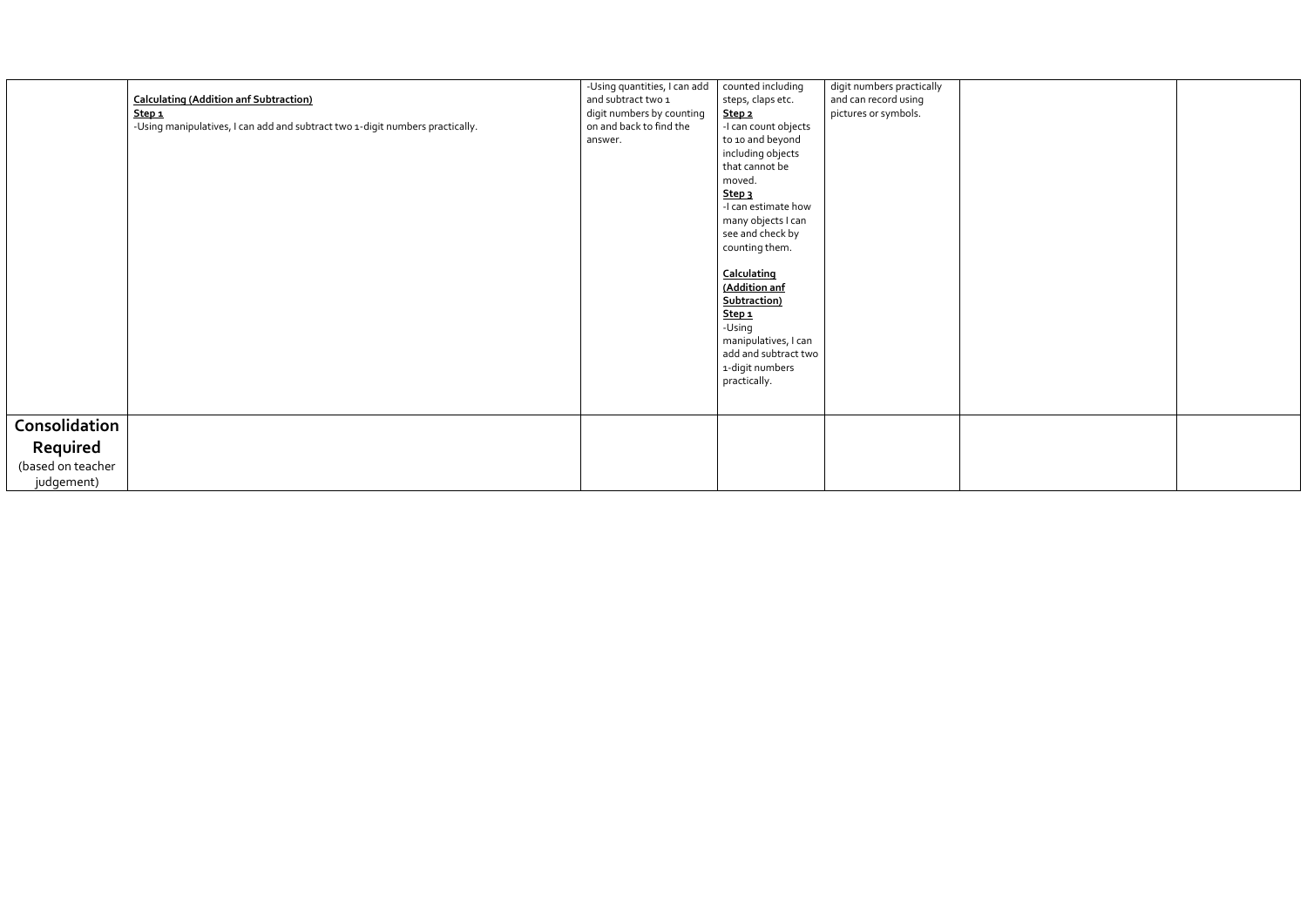**Maths Coverage EYFS** SUMMER Term

**Term 5 Term 6 Week 1 Week 2 Week 3 Week 4 Week 5 Week 6 (3 days) Week 7 Week 1 Week 2 Week 3 Week 4 Week 5 Week 6 EYFS framework 2021 (White rose unit) Curriculum enhancement (To 20 and beyond) Numerical Patterns (Find my pattern) Consolidate Curriculum enhancement (On the move) EYFS curriculum progression** I can **identify** 2 tiles to make a total. I can **explain** a number problem using the vocabulary 'add'. I can **repeat** an addition number sentence. I can **interpret** an addition number sentence. I am beginning to **use** symbols to record my number sentence. I can **locate** the highest number. I can **identify** 'how many left' by using Numicon. I can **explain** a number problem using the vocabulary 'take away' or 'subtract'. I can **repeat** a subtraction number sentence. I can **interpret** a subtraction number sentence. I am beginning to **use** symbols to record my number sentence. I can **state** what a double is. I can **locate** two Numicon pieces that are the same. I can **identify** the total to find the answer. I am beginning to **list** double facts. I can **state** what 'sharing' means. I can **identify** when two groups are the same. I can **use** the word 'equal' to explain my findings, I can **use** a range of manipulatives. I can **identify** even and odd Numicon tiles. I can **explain** how I know it is even or odd. I can **use** my understanding of sharing to **support** me. I can use a number line. I can **recognise** the pattern of even and off numbers. I can **discuss** simple problems. I can **use** a range of manipulatives to support me. I can **use** my understanding of adding and subtraction to solve a problem. I can **create** my own simple number problem. I can **duplicate** a pattern. I can **describe** a pattern. I can **experiment** with different objects to make a pattern. I can **create** a pattern based on a criteria. I can **use** positional language to **describe** where an object is. I can **identify** where a shape will fit. I can **experiment** by rotating a shape. I can **create** shape patterns. I can **design** my own picture using shapes. I can **experiment** with maps. **Mathematics ELG** Explore and represent patterns within numbers up to 10, including evens and odds, double facts and how quantities can be distributed equally **21 Steps Calculating (Addition and Subtraction) Step 1** -Using manipulatives, I can add and subtract two 1-digit numbers practically. **Step 2** -Using manipulatives, I can add and subtract two 1-digit numbers practically and can record using **Calculating (Addition) Step 1** I can compare 2 groups of objects saying when they have the same number. **Step 2 Fractions and Decimals Step 3** -I can share quantities between 2 people in practical contexts. **Number (Place value) Step 2** -I can recognise numerals 1-5. **Step 3** I can recognise numerals 0- **Shape Step 1** - I show an interest in shape and space by playing with shapes and recognising different **Space Step 1** -With support, I am beginning to recognise positional language (e.g. underneath, on top, in, out) - I am beginning to recognise positional language (e.g. next to) - I



| rm 6                                                                                                                                                                                                                           |                                                                                                                                                                                                                |  |  |  |  |  |  |  |
|--------------------------------------------------------------------------------------------------------------------------------------------------------------------------------------------------------------------------------|----------------------------------------------------------------------------------------------------------------------------------------------------------------------------------------------------------------|--|--|--|--|--|--|--|
| Week 5                                                                                                                                                                                                                         | Week 6                                                                                                                                                                                                         |  |  |  |  |  |  |  |
|                                                                                                                                                                                                                                | Week 7 (3 days)                                                                                                                                                                                                |  |  |  |  |  |  |  |
| Curriculum<br>enhancement<br>(Growing 6, 7, 8)                                                                                                                                                                                 | <b>Curriculum Enhancement</b><br>(Growing 6, 7, 8)                                                                                                                                                             |  |  |  |  |  |  |  |
| I can discuss events<br>in the day and put<br>them in order.<br>I can use the words<br>yesterday, today<br>and tomorrow.<br>I can demonstrate<br>an activity within a<br>set time period.<br>I can compare<br>lengths of time. | I can compare lengths.<br>I can use words like, short, tall, shorter,<br>longer.<br>I can experiment with rulers, tape<br>measures and meter sticks.                                                           |  |  |  |  |  |  |  |
|                                                                                                                                                                                                                                |                                                                                                                                                                                                                |  |  |  |  |  |  |  |
|                                                                                                                                                                                                                                | <u>Measuremenτ</u><br><u>Step 1</u><br>I can compare two things to identify<br>which is longer or shorter.<br>Step <sub>2</sub><br>- I can compare a range of items to say<br>which is the longest or shortest |  |  |  |  |  |  |  |



pictures or symbols.

-Using

**Multiplication** 

10.

arrangements.

am beginning to recognise